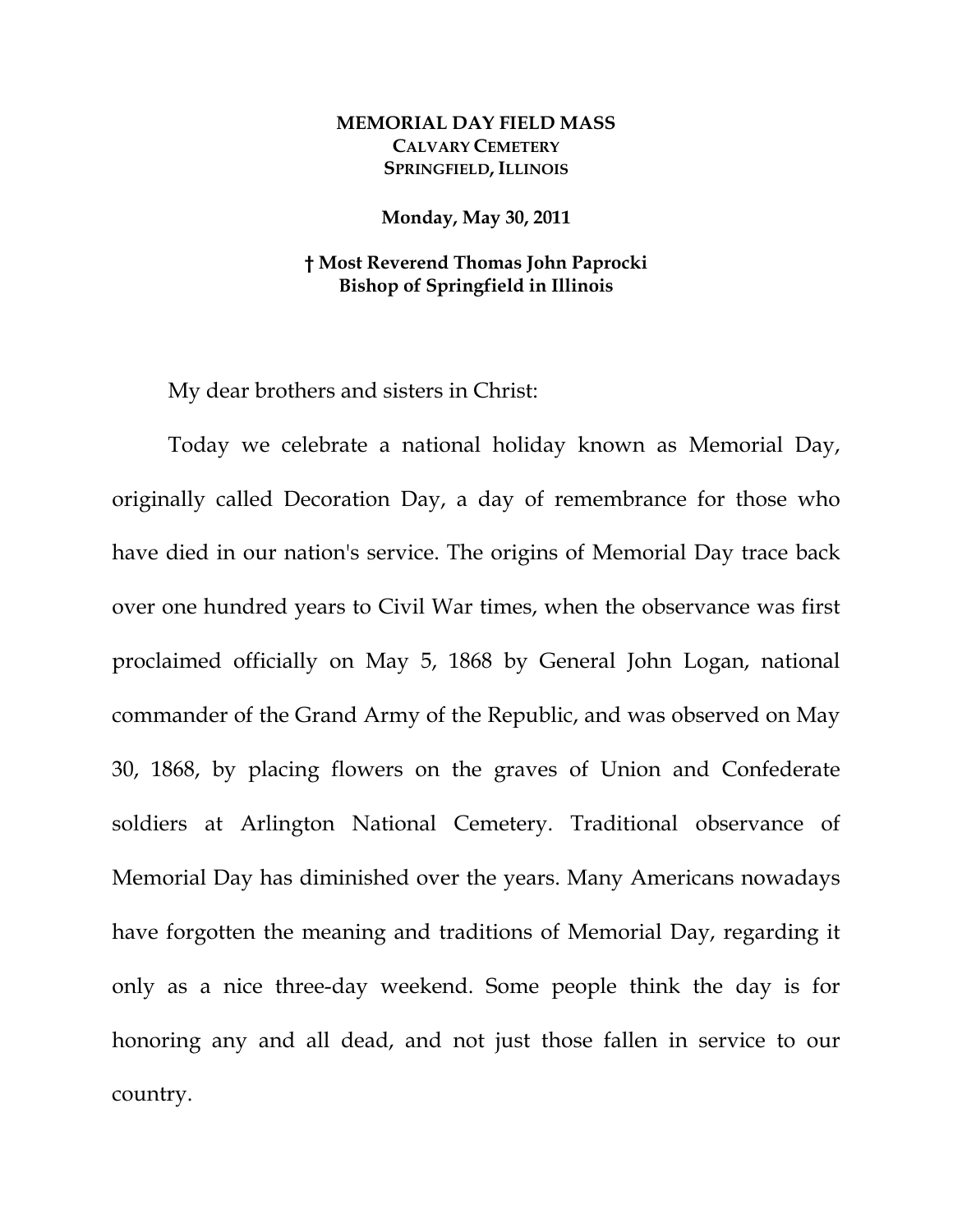In our Catholic tradition, we honor all the dead on All Souls Day, November 2<sup>nd</sup>. Today we remember and pray for members of the military who died defending the values that we hold dear: liberty, justice and truth. Some of them, like my father, fought in World War II and were treated as heroes of the "greatest generation." Others, such as our Vietnam War veterans, not only did not receive a hero's reward, but even had to endure the scorn of ungrateful Americans. Even as we speak, more of our troops are dying in Iraq and Afghanistan without proper recognition of the sacrifices that they are making to help to bring democracy, liberty and security to that part of the world.

Since, in a sense, there is no recognition here on earth that is sufficient to honor our dead soldiers for their brave sacrifices, we might ask, what kind of reward awaits them in heaven? This question leads us to reflect on what awaits each one of us when we die.

My impression is that many people, including Christians who believe in God and believe in an afterlife, think that when we die, our bodies are buried or cremated, and we will live forever in heaven or hell as spirits, like angels. But that's not what our Christian faith teaches.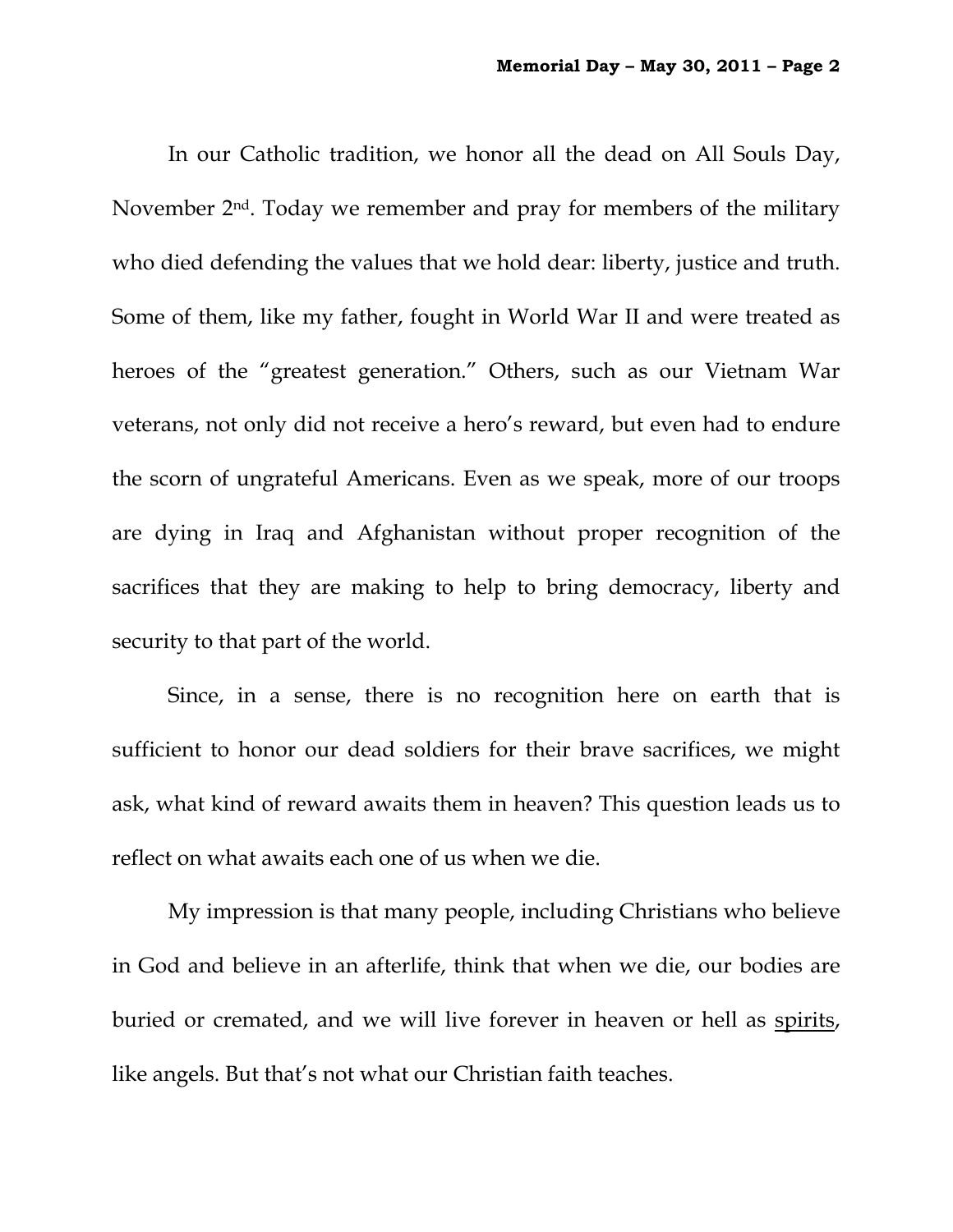Our Christian belief is that OUR BODIES will also be resurrected; *we too will be raised from the dead, like Jesus!* The Nicene Creed, adopted in 325, which we recite every Sunday as our Profession of Faith, concludes: "We look for the resurrection of the dead and the life of the world to come. Amen." The Apostles' Creed professes a belief in "the resurrection of the body."

I first sensed that many Catholics did not believe this or at least did not understand it when I would preach about the resurrection of the body at funeral Masses. The facial expressions I got in response were often quizzical looks seeming to ask, "What is he talking about?" My suspicions were confirmed by a poll in which only 36 percent of the adults interviewed by the Scripps Survey Research Center at Ohio University said "yes" to the question: "Do you believe that, after you die, your physical body will be resurrected someday?" Fifty-four percent said they do not believe, and 10 percent were undecided. The number was only slightly higher for Catholics: 38 per cent of Roman Catholics said that they believe in a personal, physical resurrection.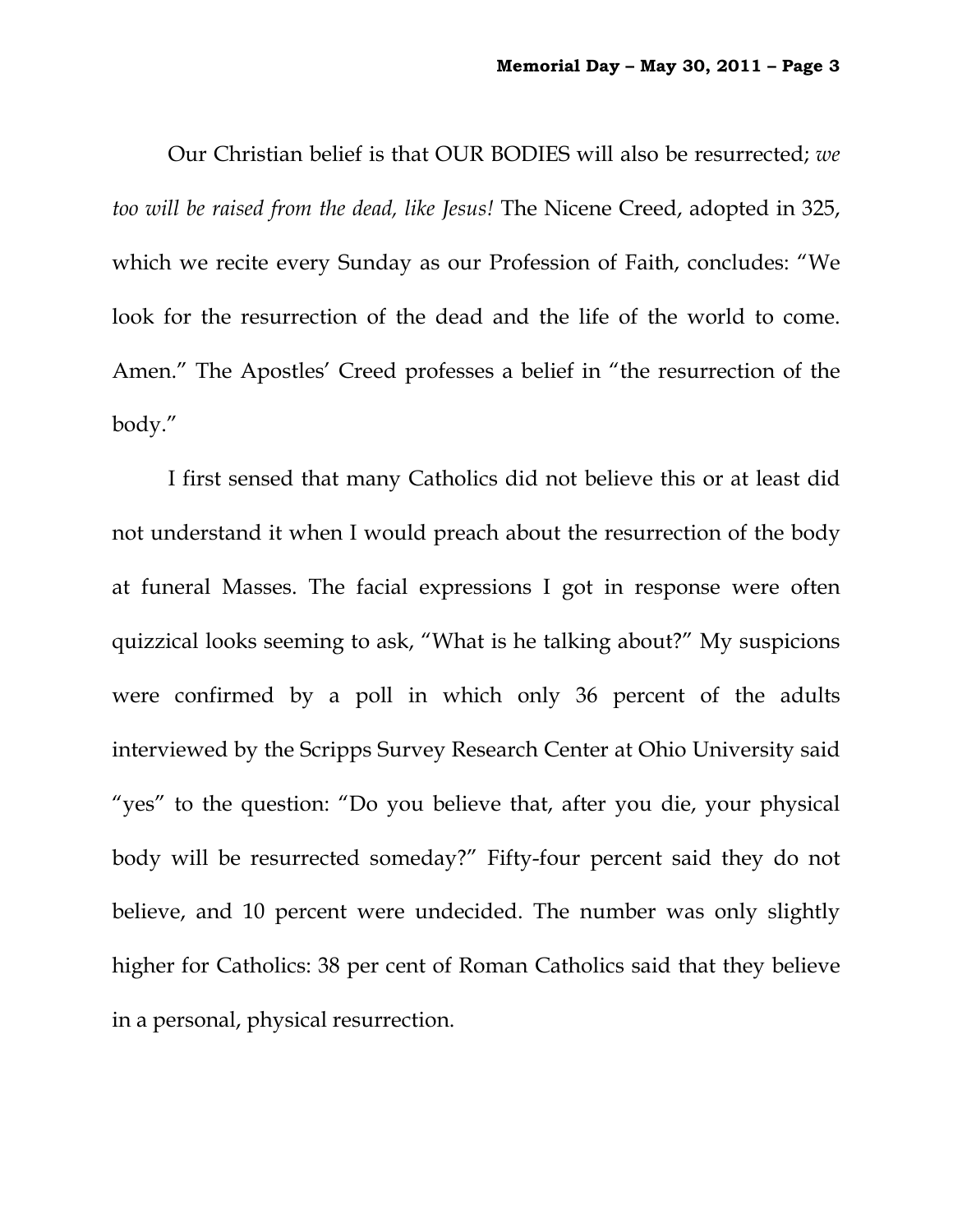This is significant since the resurrection of the body is one of the most important doctrines of the Christian faith. The *Catechism of the Catholic Church* says, "We firmly believe, and hence we hope that, just as Christ is truly risen from the dead and lives forever, so after death the righteous will live forever with the risen Christ and He will raise them up on the last day. Our Resurrection, like His own, will be the work of the Most Holy Trinity" (#989).

 Listening to people talk about the dead at wakes and funerals, there seems to be a belief among many Christians that only our spirits live on, that our souls leave our earthly bodies behind and we will continue only as spiritual beings, like angels (in heaven, or at least purgatory, for a time) or demons (in hell). This is true only to the extent that the state immediately after death is only temporary until the Last Day or the Second Coming when Christ will come in glory for the final judgment of all the living and the dead. When this happens, on a day that we do not know, our bodies will be resurrected in a glorified form.

 Perhaps this disbelief or at least unfamiliarity with the resurrection of the dead is one of the reasons why more people are choosing to have their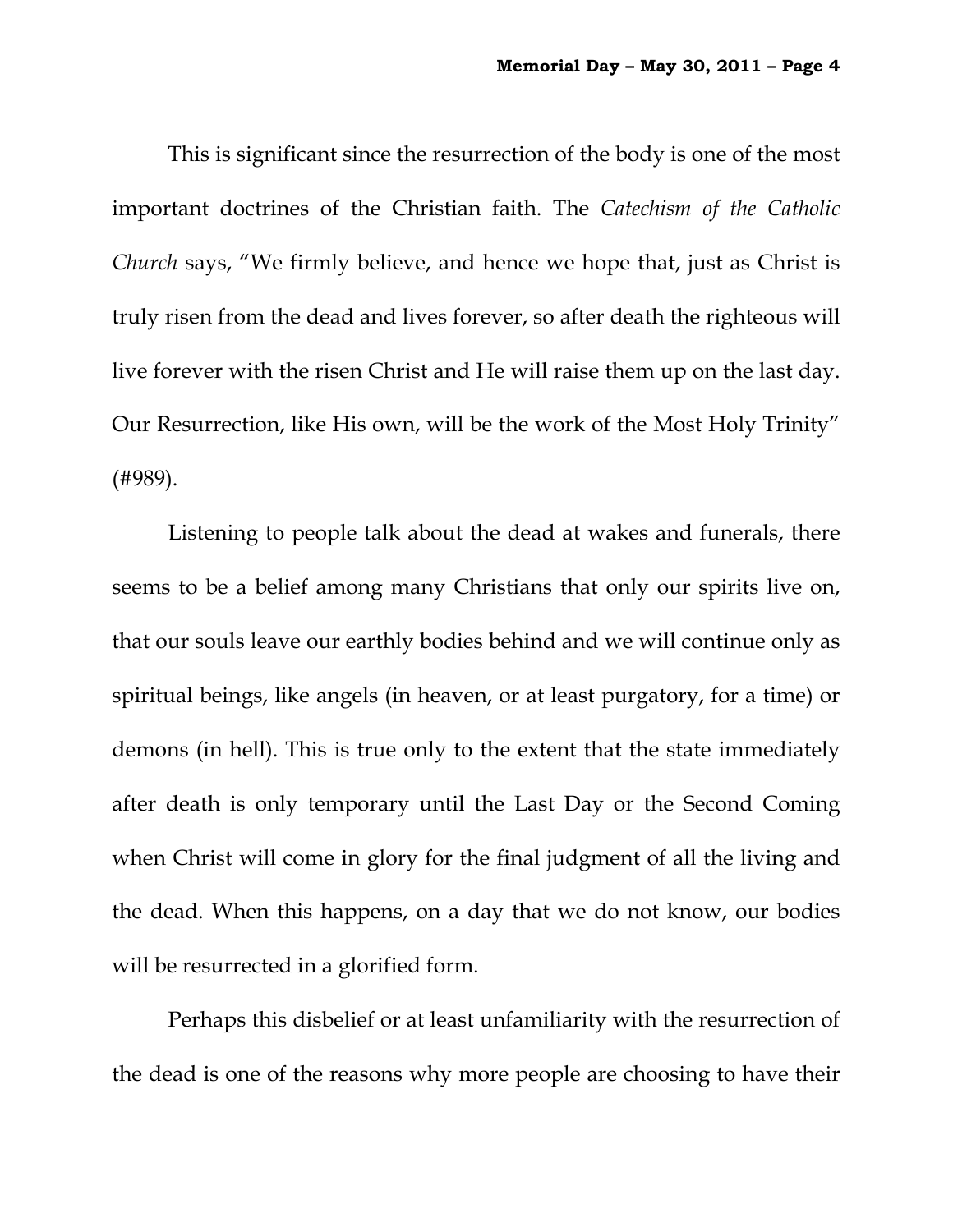bodies cremated after death. They seem to believe that our bodies are no longer important after death, so they can simply be discarded. While cremation is not forbidden for Catholics as long as it is not chosen to express denial in the belief of the resurrection of the body, burial of the body of the deceased in a cemetery is still the preferred practice. Why? If God has the power to resurrect our dead bodies, can't He raise them up even if they have been cremated? Certainly He can, but burial of the dead expresses our respect for the dignity of the human body and our hope in the resurrection of the body on the last day. Similarly, scattering the ashes of a cremated person is forbidden by the Catholic Church because it appears as way to demonstrate disbelief in the resurrection of the body. The cremated remains of the deceased are to be buried properly just like the bodies of the dead.

Visiting the graves of our departed loved ones is also a way to express our abiding love for them, to keep their memories alive in our hearts, and to pray for their eternal rest in God's kingdom.

Once at a Confirmation Mass I was preaching about the resurrection of the body and there was a young man confined to a wheelchair with a